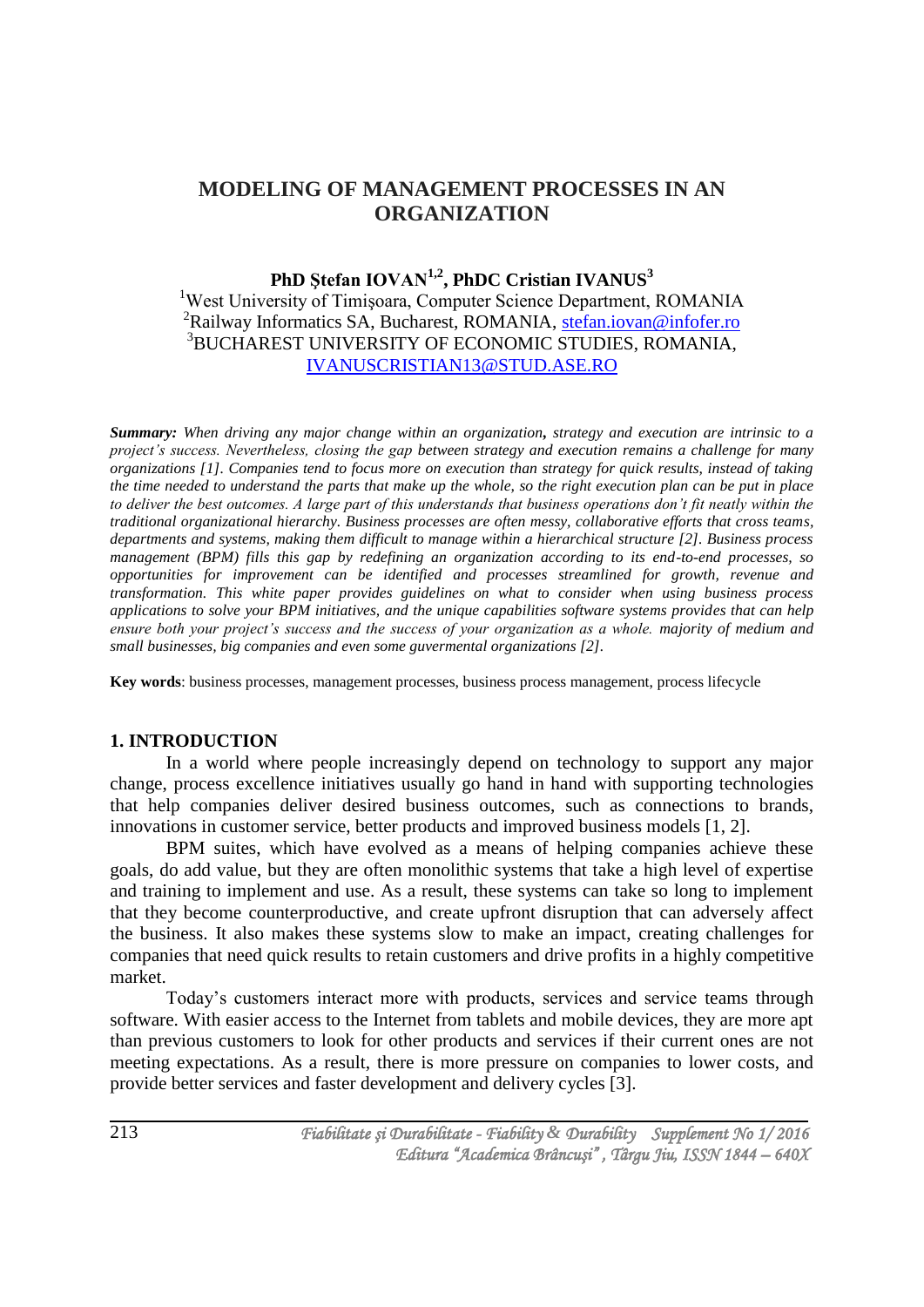No longer can they afford to wait a year or two before seeing a return on their investment. Organizations need agile systems that are faster to market, while still adding the value that BPM suites have to offer.

To meet these needs, business process applications are rising as an alternative to BPM suites. Business process applications minimize hand coding and speed up development and delivery cycles with visual tools that can be utilized by business users and developers alike.

Applications are delivered through a test, learn and pivot approach, where having requirements, design, development and deployment condensed into a single platform allows companies to deliver solutions more quickly for immediate feedback from customers, employees and partners [3, 4]. If changes need to be made, developers can pivot and make adjustments within hours or days, compared to a hand-coded solution that could take months to redesign.

As a comprehensive platform for building business process applications, software systems supports your full range of BPM needs, whether they be top-down, business transformation initiatives or a need for smart process applications that incorporate information from disparate systems, including line-of-business, enterprise resource planning and social.

BPM needs can also include a way to rapidly build custom apps that can be IT led or driven by business owners to solve specific process-based challenges. Regardless of the initiative, software system drives transformation, growth and revenue through rapid-assembly applications that automate business operations with minimal disruption, while providing the business with immediate value [5].

#### **1.1. Identifying processes**

When evaluating and identifying processes that can be improved to deliver desired business outcomes, it can be difficult to find time to map out all end-to-end processes that your organization may have. To save time, subject matter experts (SMEs) from each area can be called on to identify core and value-chain processes that would be good candidates for automation. SMEs look for processes that are repetitive, error prone, causing chokeholds or have other characteristics that make them easy to automate [2, 4].

Software system's ability to rapidly assemble business process applications also makes it easy to test out candidate processes that have been identified for automation, at a low risk and cost. Visual, no-code tools make it possible to assemble applications within hours, as opposed to the lengthy development cycles of hand-coded solutions.

As mentioned previously, this makes it easy to gain feedback and make adjustments in a very short period of time. If it is decided that a process is better off left manual, the resources that have been spent to test the process are minimal compared to a similar effort with a custom solution [6]. Sometimes, just attempting to improve a process can bring about changes, by putting a stop to "*it's always been done this way*" kind of thinking, despite the fact that there is no real understanding of the impact or costs involved.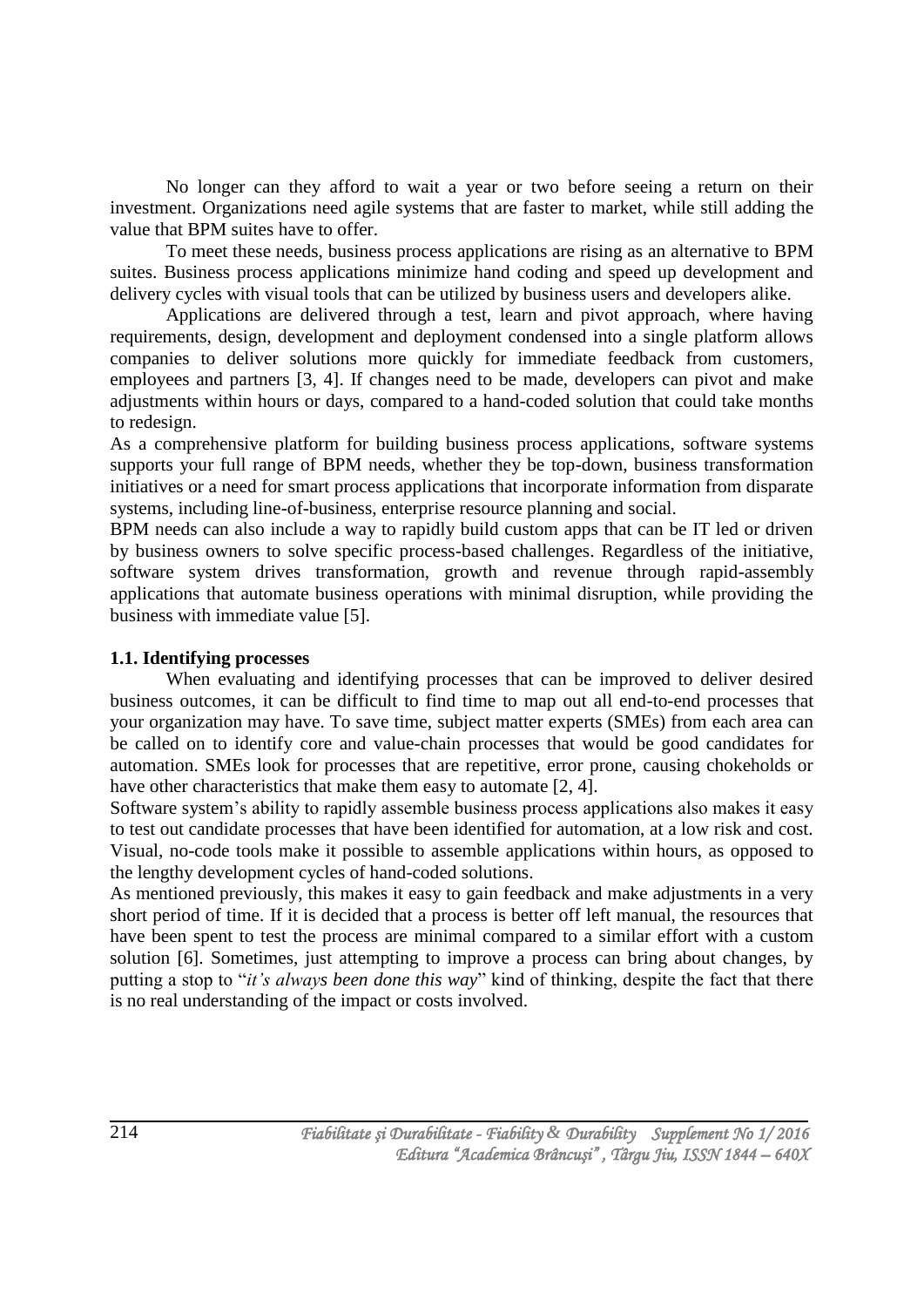To help people understand the value that automation is adding to a process, Software system's reporting capabilities let you derive all kinds of data to monitor, measure outputs and clearly see how each process is performing in comparison to the original. This makes it easy to maintain visibility into the more detailed aspects of the business and identify further opportunities for improvement [4, 6].

#### **2. MEASURING AS-IS PROCESSES**

Once you have identified the processes that will be automated, there are many different ways to measure these processes and identify KPIs, so you have something to measure against once the new processes are in place. Possible ways to measure processes include looking at cycle times, looking at the number of resources allocated to a process, and looking at the time each resource spends to complete the process lifecycle [7].

KPIs should align with overarching organizational strategies and goals. A clear vision of how KPIs tie into organizational strategies can make a big difference in gaining and maintaining buy-in from the business to ensure your project's success. Once the automated process is live, software system provides dashboards and reports, like those shown in the diagram below, that can be used to measure the new process against the original.



Fig. 1. Example: Software system K2 provides dashboards and reports

With software system, you can create high-level or detailed reports that measure information, such as overall process times, number of process instances or individual user performance. In addition, a universal task list makes it possible to see the status of all running processes from within a single view, making it easy to track and manage them.

For example, software system K2 can also measure manual processes within larger processes to identify further opportunities for improvement. That said it is important to understand that business process automation is not about automating people out of processes but eliminating the time-consuming, redundant components that slow employees down.

Understanding where there is value in automating and where there is value in maintaining a manual process is an important but sometimes difficult discernment to make.

> *Fiabilitate şi Durabilitate - Fiability & Durability Supplement No 1/ 2016 Editura "Academica Brâncuşi" , Târgu Jiu, ISSN 1844 – 640X*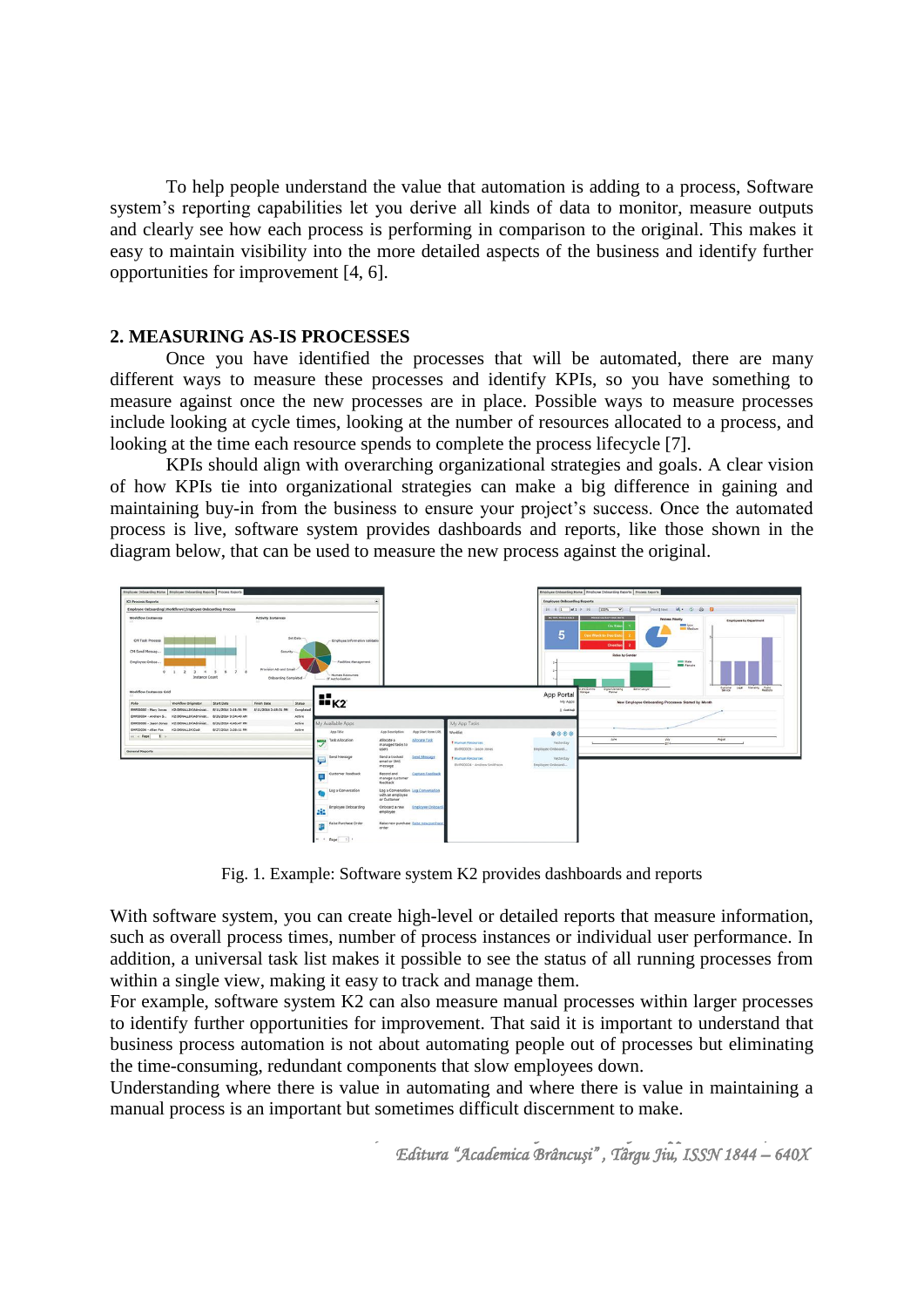Software systems can help through a unique ability to measure processes end-to-end, including any manual processes that fall within the larger process [5].

This makes it easy to maintain full process visibility instead of just the automated components. Software systems customers currently use this ability to measure manual subprocesses to identify opportunities where employees would be better supported through further automation.

#### **2.1. Determining to-be processes**

After processes have been measured and KPIs determined, the to-be processes can be mapped out. Before this step is taken, it is important to make sure that all process requirements are understood. Understanding the full process, rather than just the process steps is important, both in determining how the process can be optimized for the workflow engine, and in understanding interdependencies on other processes and systems to set the rest of your project up for success [6, 7].

Business owners, sponsors, stake holders, SMEs, analysts and architects all play a pivotal role in working together to understand and map each process. Numerous tools, including the more common *Business Process Model and Notation* (*BPMN*), are used to capture process maps and overall business requirements. Today, there are several dozen different modeling tools in the market with a variety of capabilities.

Software systems encourages each organization to choose the design and processmodeling method that best matches their organizational goals and competencies. Organizations can either choose their own process modeling tool or use software system's model-and-run design approach of mapping out processes directly into software system's execution-based designer.

For large processes and initiatives, pure process modeling and planning tools are generally used and encouraged. By using design and modeling tools that support BPMN as an output, software systems can import these process models as a starting point for further modeling in K2 software system.

BPMN effectively acts as a common translation between an organization's designand-modeling tools of choice into something that can be executed and monitored as a running solution. However, for smaller initiatives, software system's process designers are designed to support rapid process automation modeling through a model-and-run design approach, and mapping out the process directly into the designer eliminates the extra step of having to import the design into an executable system.

These designers provide visual process maps that give companies the flexibility to make quick updates to a business process or solve individual process needs, without having to worry about the onerous process modeling that usually accompanies these types of endeavors. When mapping out processes, it is also important to look at how system capabilities can optimize and shorten process lifecycles. Software systems provides process architects and analysts with an array of advanced features that make it possible to support complex business scenarios, such as multiple approvers needing to review a task at the same time or a business rule specifying that if a claim is over a certain dollar amount, it is routed to higher-level management for approval before processing.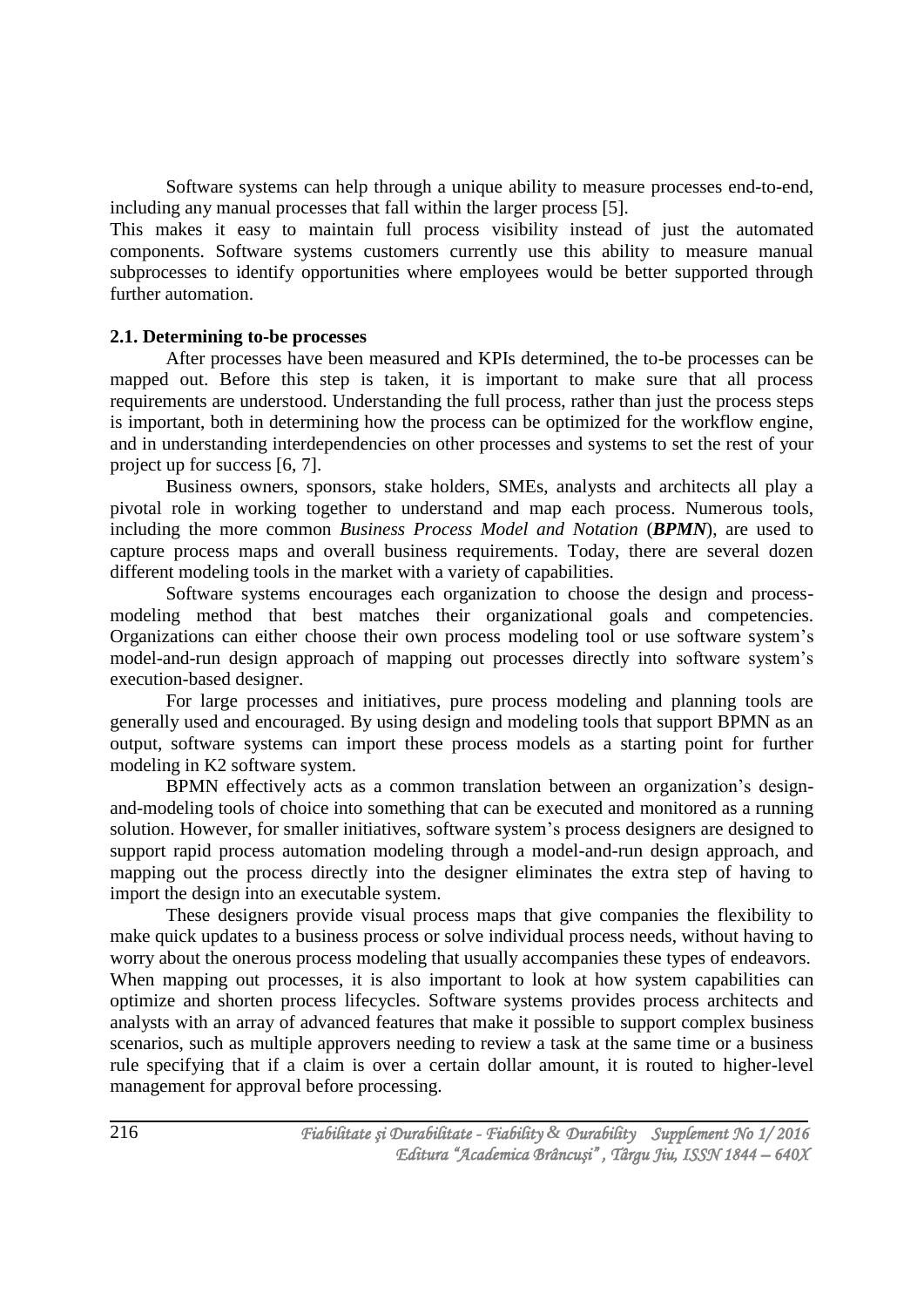In addition, escalation and exception handling capabilities make it possible to alert a manager or reroute tasks when someone is sick, on vacation or has not responded to a request within a specific timeframe, ensuring that the business continues to run smoothly. With software system, it is also possible to dynamically create teams or make updates to existing teams without having to make changes to backend systems, making it easy to update responsibilities and roles as people are promoted or their area of focus changes.

### **3. CHOOSING A METHODOLOGY AND IMPLEMENTATION STRATEGY**

As process requirements are captured and you draw closer to execution, there are many methodologies to choose from that will define the approach you take in carrying out your BPM initiative. Some of the better-known approaches are *Six Sigma, Lean, Lean Six Sigma, Agile, Waterfall* and *Change Management* [2].

The size of your company and the training of your employees can make a big difference in which methodology you choose. Software system's goal is to support the approach that is best suited to your business or department. While some companies do adopt one methodology and implement it across the organization, other companies prefer a softer approach, with methodologies and approaches varying widely from department to department, depending on employee and departmental needs. Software system's flexibility with regard to methodology makes it possible to implement K2 software system across multiple departments with varied implementation approaches, as needed.

If your organization does not lean heavily toward any one methodology, and you are unsure of the best approach to use, K2 pairs exceptionally well with Agile, due to its advocation of small, incremental releases and iteration. However, other methodologies or blends of methodologies can just as easily be used if better suited to your organization's practices, in combination with the incremental approach [8].

In alignment with modern BPM practices, sciences theory recommends an incremental approach when undertaking a large BPM initiative for a variety of reasons. Large big-bang projects inherently have a higher rate of failure since testing can be difficult prior to implementation, and a failure to account for a single interdependency can have knockouts that effect the entire project.

There is also a higher learning curve with this approach and more pressure on employees to sink or swim when adopting new technologies. If the organization simply isn't ready for the new technology and takes longer than expected to adjust, performance can decline, which can have a detrimental effect on the business. With an incremental approach, development and delivery leaders can quickly develop, deliver and gain feedback, so processes can be finetuned to best suit the unique needs and practices of the organization.

The first process should be something that is small enough to implement in a short time frame but big enough to make a difference in terms of how it will benefit the organization. With software system, the incremental approach works especially well due to the speed with which K2 applications can be developed and delivered, ensuring quick implementation and short delivery cycles. Getting feedback from users in early phases also helps with user adoption, by making sure each application meets user needs and requirements.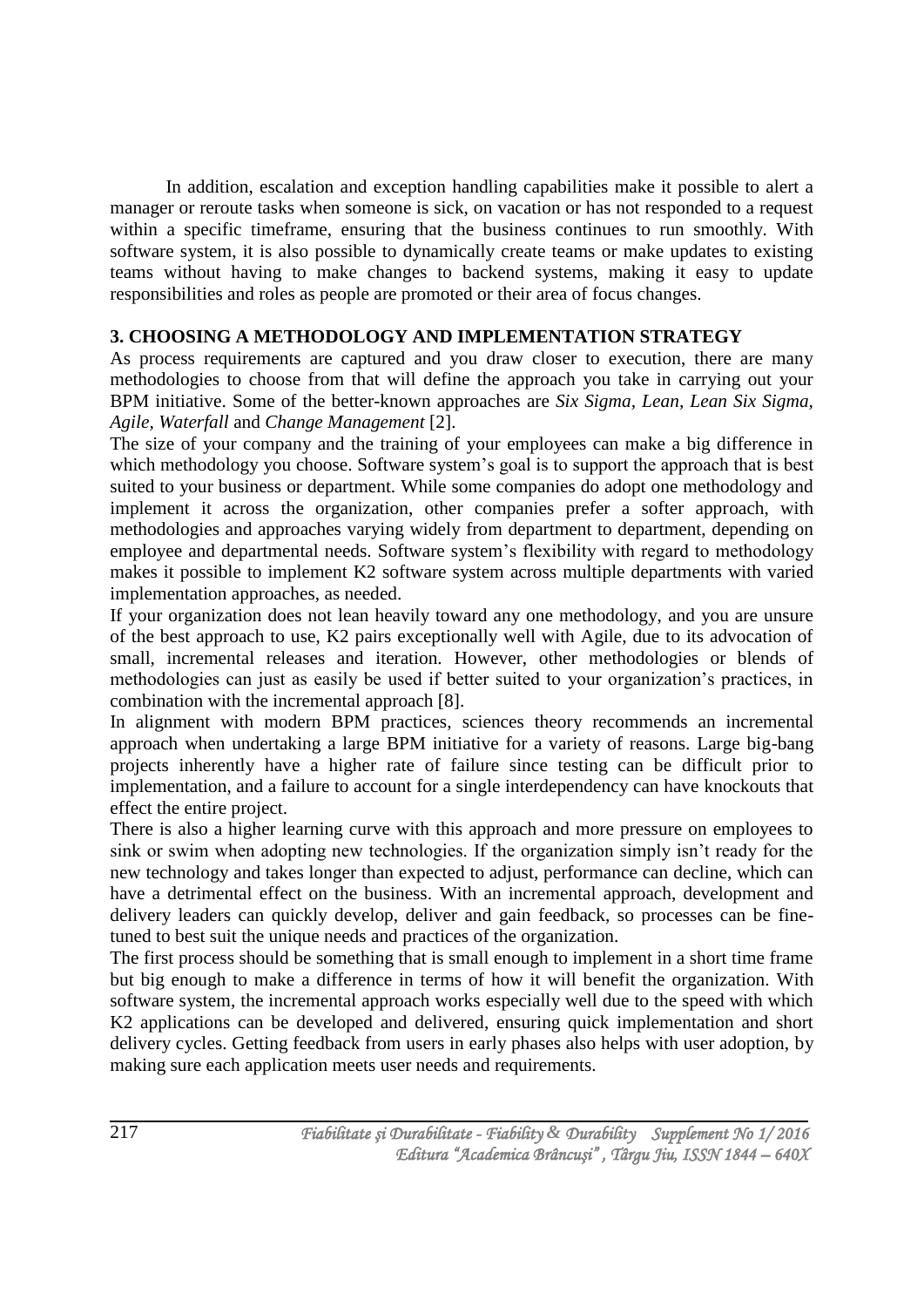#### **3.1. Gaining and maintaining business buy-in**

Gaining and maintaining business buy-in is critical to the success of any initiative. A key element in this regard, that many organizations lack, is making sure that solutions align with user requirements. SMEs are extremely experienced and knowledgeable within their area of expertise and can tell you what they wish they had in terms of access to data, better systems, etc., but can't necessarily draw you a picture of exactly what it is they're looking for. To this end, K2's rich user interface and visual process models, as shown in the diagram below, make it quick and easy to create a visual diagram or process map that SMEs, stakeholders and future users can look at to determine what they like and what is lacking.

Traditionally, when creating custom applications, questions about rules, data and integration points are asked upfront. Developers then go off to build the application, and once it is completed, bring back the finished project for review. The building period can take months to complete, and if missing elements are identified during the review period, this can mean that part of the project needs to be completely scrapped and redone, resulting in several more months of work.

Software system's quick application-assembly toolset and visual features ensure that this doesn't happen. Visual diagrams that map out each step in the process within K2's designers make it easy to review processes before they go live to ensure they align with business requirements.

The same applies to a user interface that has been built to incorporate critical information from disparate line-of-business systems, which may be tied to a workflow. Process reviewers can view the interface directly in the designer and make sure the right information has been included [9]. If adjustments do need to be made after the solution is live, updating the interface or process using K2's no-code visual tools is a cinch.

### **4. CONCLUSIONS**

A BPM strategy that includes K2 for execution will empower your business to keep up with the quickly changing market. Across enterprises and within departments, software system is represented in every industry by companies that are using business process applications to transform their business.

Software systems customers are amazed at how quickly transformation takes place and report millions of dollars in savings from shorter cycle times, fewer errors, enriched customer service and improved service-delivery models [9, 10].

K2 software system closes the gap between strategy and execution through an executionbased approach that supports your BPM strategy every step of the way. By combining agile with value, we deliver transformation in a blueprint that will meet your needs – with minimal disruption and maximum value – so you can continue to grow your business and increase your bottom line.

### **5. REFERENCES**

[1] **St. Iovan, P.-V. Ionescu**, (2011) *Cloud Computing: a Short Introduction*, Proc. of *12th European Conference* (*E\_COMM\_LINE 2011*), Bucuresti, Romania, ISBN: 978-973-1404-20-3;

[2] **St. Iovan** (2015) *Identify Public Services and Software Oriented Architecture Services Taxonomy*, Proc. of 8<sup>th</sup> Symposium "*Durability and Reliability of Mechanical Systems*", (*SYMECH 2015*), Ranca